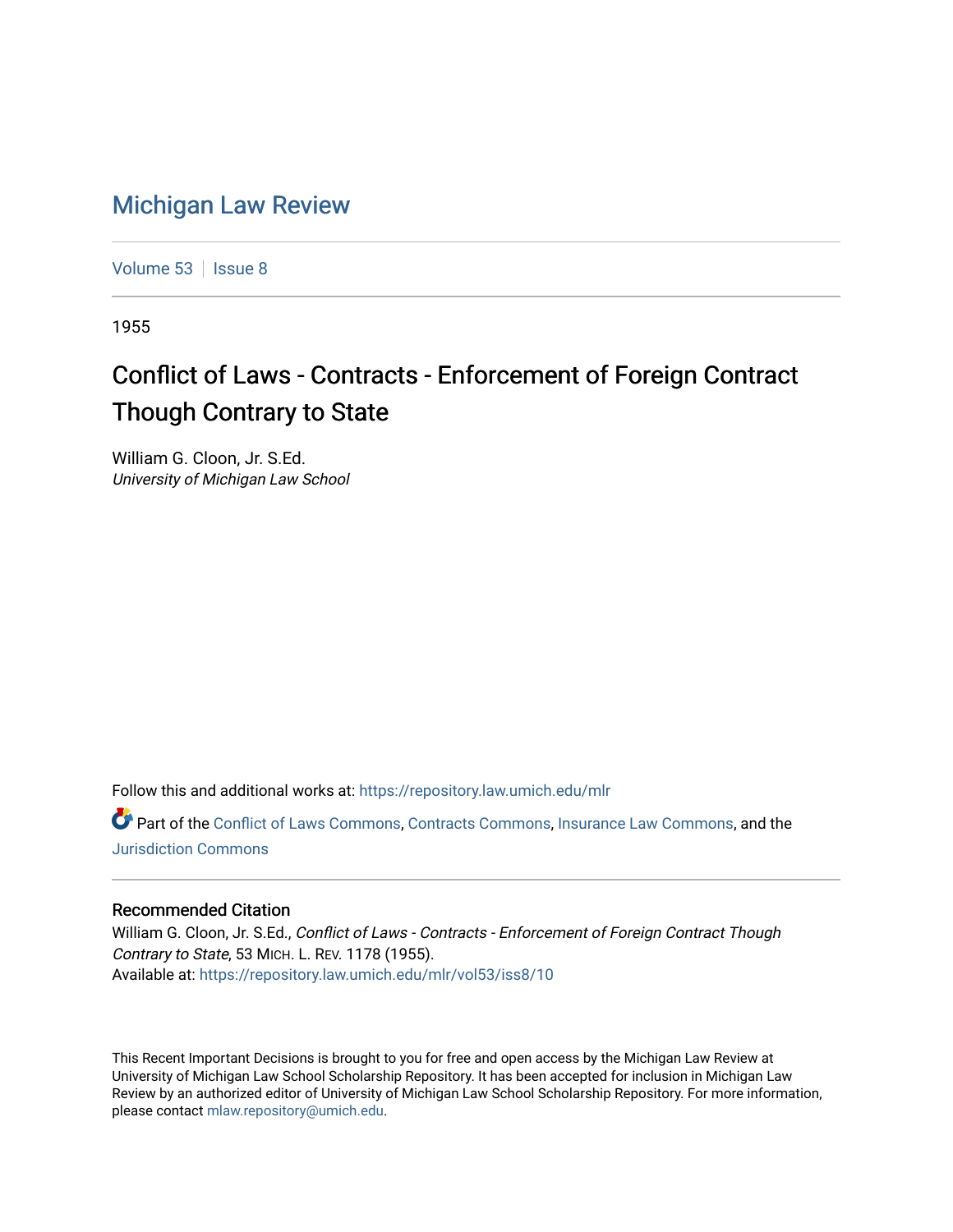## RECENT DECISIONS

CONFLICT OF LAWS-CONTRACTS-ENFORCEMENT OF FOREIGN CONTRACT THOUGH CONTRARY TO STATE POLICY-Plaintiff, a citizen of Texas, obtained from the defendant an insurance policy which was written and delivered in Texas. The defendant agreed to pay for any damages to plaintiff's truck caused by fire, but stipulated that any dispute over the amount of the loss should he determined by arbitration proceedings in accordance with the terms of the contract. The truck was damaged by fire in Arkansas and a dispute arose over the amount of the loss. Plaintiff refused to submit the question to arbitration and brought this suit in the Federal District Court for Arkansas. Defendant argued that the action was premature since compliance with the arbitration provision was a condition precedent to court action. Plaintiff did not deny that the law of the place of making generally determines the validity of contract provisions, or that the arbitration provision would have been valid in Texas, but contended that since the public policy of Arkansas, as declared by statute,<sup>1</sup> opposed arbitration in insurance actions, the clause was unenforceable. *Held,* action dismissed. Since it did not appear that the Arkansas court would have denied effect to an arbitration provision which is valid in the state where the contract was made and delivered, the federal court sitting in that state must enforce the provision. This rendered the action premature. *Miller v. American Ins. Co. of Newarh,* (D. C. Ark. 1954) 124 F. Supp. 160.

The general rule of conflict of laws is that a contract valid at the place of making or the place of performance will be enforceable in the state of the forum even though such a contract would not be enforced by the courts of the forum had it been made, or was performable, within the state.<sup>2</sup> In insurance cases, the substantive law of the state where the policy was made and delivered will prevail over the law of the forum.3 The fact that the action is brought in federal court rather than the court of the state should not change the end result. In diversity of citizenship cases, the federal court must apply the conflict of laws rules prevailing in the state in which it sits.<sup>4</sup> Thus in the principal case the court properly examined "the decisions of the Arkansas court to decide what rule would have been applied had the case first arisen in that jurisdiction.<sup>5</sup> The general rule

<sup>1</sup> The statute declares void those provisions which deprive the insured or beneficiary of jury trial on questions of fact. Ark. Stat. (1947) §66-509.<br><sup>2</sup> Gooprich, Conflict of Laws, 3d ed., §§106, 107, 109, 110 (1949); Stumberg,

Conflict of Laws, 2d ed., 226-241 (1951).

<sup>3</sup>Prudential Ins. Co. *v.* Ruby, 219 Ark. 729, 244 S.W. (2d) 491 (1951). See Faude, "Conllict of Laws Applied to Automobile Insurance,'' 1950 INs. L.J. 818.

<sup>4</sup>Klaxon Co. *v.* Stentor Electric Mfg. Co., 313 U.S. 487, 61 S.Ct. 1020 (1941); Griffin v. McCoach, 313 U.S. 498, 61 S.Ct. 1023 (1941). See Clark, "State Law in the Federal Courts: The Brooding Omnipresence of Erie v. Tompkins,'' 55 YALE L.J. 267 (1946); Wolkin, "ConHict of Laws in the Federal Courts: The Erie Era," 94 UNIV. Pa. L. REv. 293 (1946).

<sup>5</sup>The court first recognized that the provisions would have been void had the contract been made in Arkansas, citing decisions of that state. But the court then looked to Ar-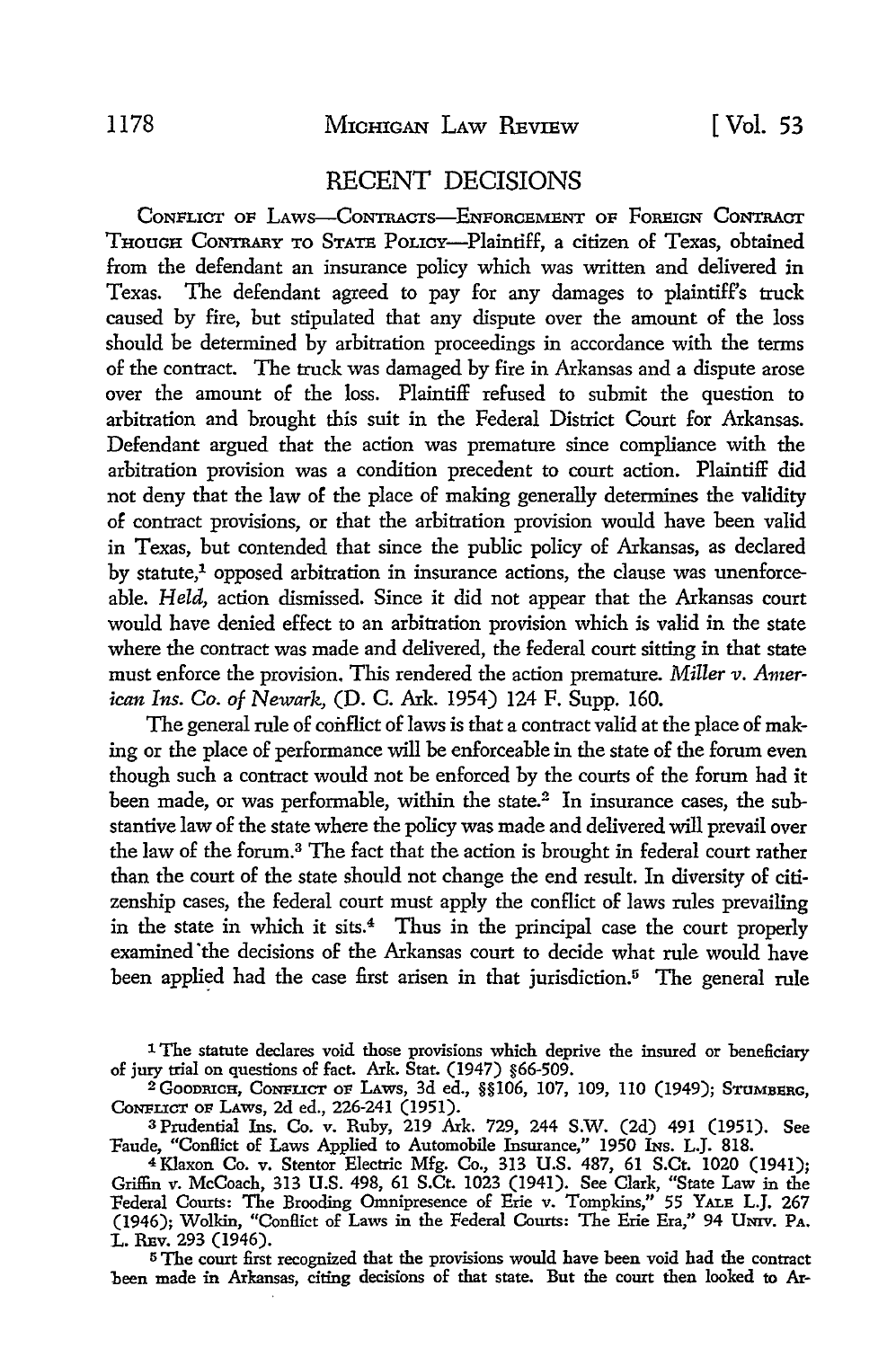that the law of the situs of the transaction will be applied to the substantive legal issues is subject to the exception that no right will be enforced which would contravene the public policy of the state of the forum.<sup>6</sup> This exception itself is subject to qualification since constitutional objections may arise should the forum capriciously apply its·own substantive law rather than the law of the situs of the transaction.7 Apart from the constitutional issues, the vagueness of the term "public policy" presents a serious problem of definition.<sup>8</sup> In every action in which the law of the forum differs from the law of the situs, the path is open for the argument that the public policy of the forum opposes and prevents the application of the foreign law.9 The courts agree that a mere variance between the laws of the two states should not prevent the enforcement of a foreign law.10 It has also been said that the courts should not refuse relief unless the application of the law of the other state would "violate some fundamental principle of justice, some prevalent conception of good morals, some deep-rooted tradition of the common weal."11 Yet no rule of law has been formulated by which the outcome of the public policy argument may be predicted.<sup>12</sup> The more recent cases shed no further light on the uncertainty that now exists.13 In deciding whether to refuse to apply the law of the situs for

kansas decisions on other foreign contracts held valid by the law of the place of making though they would be void if made in Arkansas, and concluded by analogy that Arkansas would have enforced the arbitration provision if faced with the problem of the principal case.

<sup>6</sup> See Goodrich, Conflict of Laws, 3d ed., §§11, 106 (1949); Stumberg, Con-FLICT OF LAws, 2d ed., 168-171, 278-279 (1951).

<sup>7</sup>Denial of due process and full faith and credit have been argued in conflict of laws cases. See Home Ins. Co. v. Dick, 281 U.S. 397, 50 S.Ct. 338 (1930); Bradford Electric Light Co. v. Clapper, 286 U.S. 145, 52 S.Ct. 571 (1932); Hartford Accident & Indemnity Co. v. Delta & Pine Land Co., 292 U.S. 143, 54 S.Ct. 634 (1934); John Hancock Mutual Ins. Co. v. Yates, 299 U.S. 178, 57 S.Ct. 129 (1936); Order of United Commercial Travelers of America v. Wolfe, 331 U.S. 586, 67 S.Ct. 1355 (1947).

s See Nutting, "Suggested Limitations of the Public Policy Doctrine," 19 MINN. L. REv. 196 (1935). In 33 Col. L. REv. 508 at 514 (1933), public policy is referred to as an "amazingly shifty phenomenon."

<sup>9</sup> The situations in which the public policy argument can be made are unlimited. For an excellent collection of the many types of cases in which it has been made, see 33 CoL. L. REv. 508 (1933). 10 First Nat. Bank v. Chuck Lowen, Inc., 128 Colo. 104, 261 P. (2d) 158 (1953);

Whitney v. Pemod, 149 Neb. 636, 32 N.W. (2d) 131 (1948); Warner v. Florida Bank & Trust Co., (5th Cir. 1947) 160 F. (2d) 766; Biewend v. Biewend, 17 Cal. (2d) 108, 109 P. (2d) 701 (1941).

11 Judge Cardozo in Loucks v. Standard Oil Co. of N.Y., 224 N.Y. 99 at 111, 120 N.E. 198 (1918). The *Restatement* requires the contravention of a "strong" public policy. Conflict of Laws Restatement §612 (1934). Some writers feel that local public policy should be applied sparingly. See Beach, "Uniform Interstate Enforcement of Vested Rights," 27 YALE L.J. 656 (1918); Goodrich, "Foreign Facts and Local Fancies," 25 VA. L. Rev. 26 (1938).<br><sup>12</sup> See note 8 supra.

13 Generally the courts pay lip service to the public policy limitations but give no exacting explanation of why the foreign law may or may not be enforced because of local policy. Among the cases finding local public policy supreme are Ciampittiello v. Campitello, 134 Conn. 51, 54 A. (2d) 669 (1947); Fahy v. Lloyd, (D.C. Mass. 1944) 57 F.